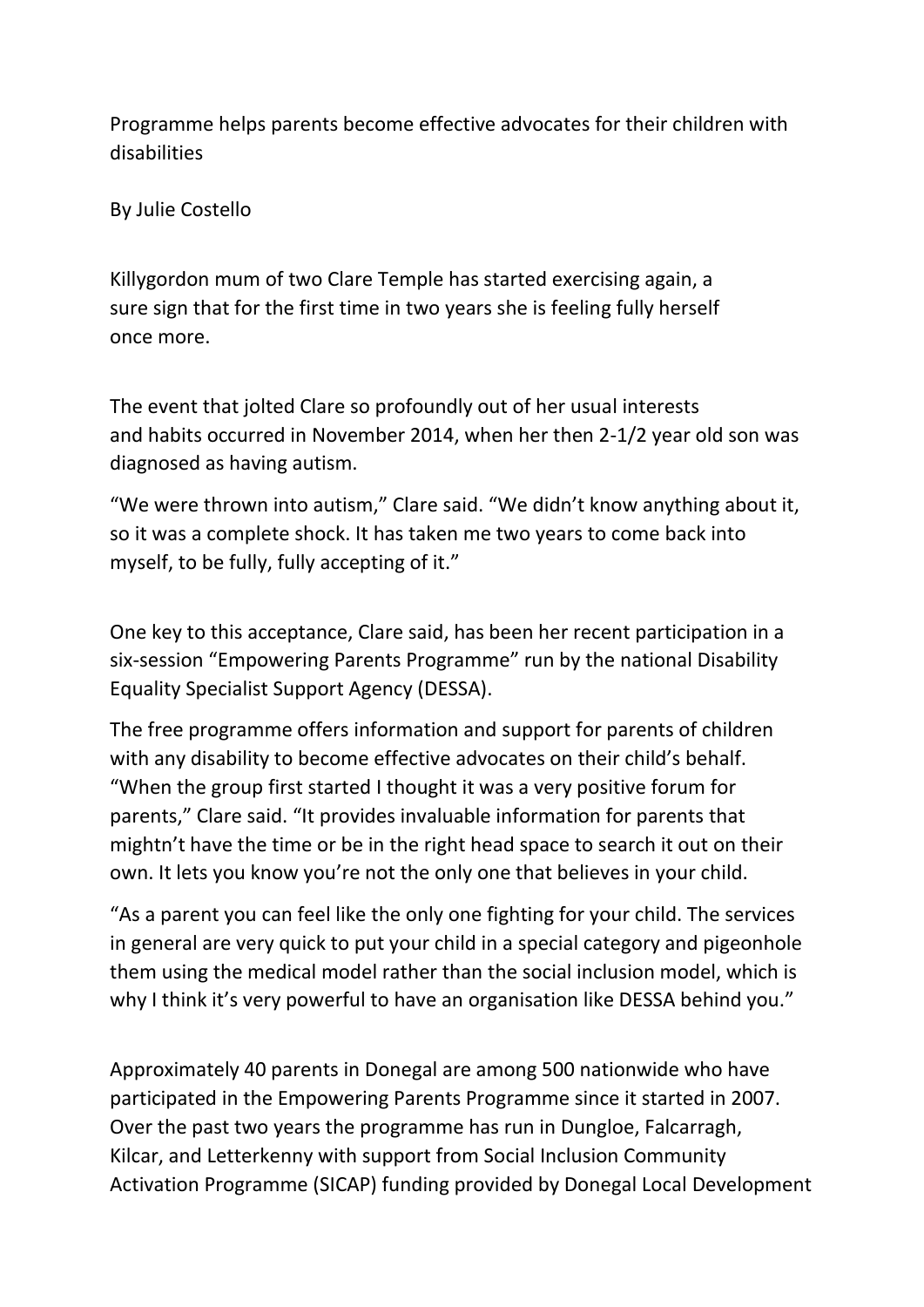Company (DLDC).

"If we've enabled one parent to have a sense of empowerment to advocate for their own child, that's a success for us," said Margaret Doherty of DLDC. "It's so easy for self-doubt to come in unless someone gives you the confidence to say you are entitled to that, your child is entitled to that."

Offering information about disability-related entitlements – and the national and international laws which underpin them – is a core aspect of the Empowering Parents Programme.

"Its purpose is to provide parents with the information and confidence they need to critically challenge the services on behalf of their child," said DESSA Manager Alice Griffin, the programme presenter. "It also offers them the space to receive support from other parents and to hear how other parents are dealing with similar situations to the ones they are experiencing themselves.

"Many parents are still at the grieving stage…they haven't had the chance to reflect on the impact of having a child with a disability, so the programme offers a supportive space for allowing that to happen."

The first two sessions of the programme discuss parents' own understanding of disability within the framework of existing equality and human rights legislation, including the Education for Persons with Special Educational Needs (EPSEN) Act 2004 and the Education Act 1998.

"It's heavy going, but it's really important for parents to know the legal information, especially when they're challenging schools around supports," Alice said. "They need to know that they're not asking for anything special, just the opportunity for their child to be treated as an equal citizen. That attitudinal piece is key."

From there the course moves on to discussing the practical skills that parents need to advocate for their children as effectively as possible.

"We look at things like how organised parents' paperwork is and how able they are to prepare for and participate in meetings with the different service providers," Alice said. "I also show them what a good IEP (Individual